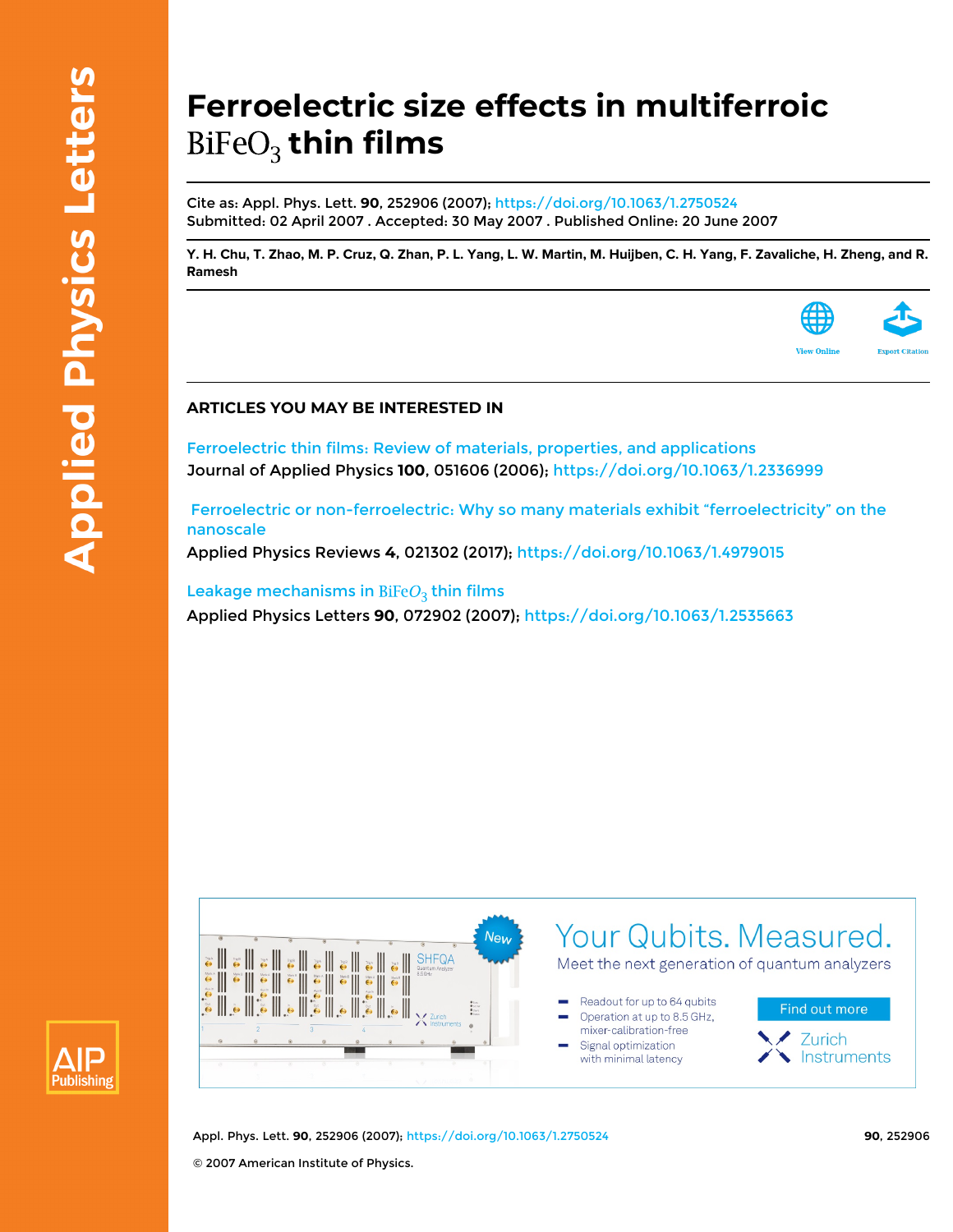## **Ferroelectric size effects in multiferroic BiFeO<sub>3</sub> thin films**

Y. H. Chu, $^{a)}$  T. Zhao, M. P. Cruz, $^{b)}$  Q. Zhan, P. L. Yang, L. W. Martin, M. Huijben,

C. H. Yang, F. Zavaliche, H. Zheng, and R. Ramesh

*Department of Materials Science and Engineering, University of California, Berkeley, California 94720 and Department of Physics, University of California, Berkeley, California 94720*

Received 2 April 2007; accepted 30 May 2007; published online 20 June 2007-

Ferroelectric size effects in multiferroic  $BiFeO<sub>3</sub>$  have been studied using a host of complementary measurements. The structure of such epitaxial films has been investigated using atomic force microscopy, transmission electron microscopy, and x-ray diffraction. The crystal structure of the films has been identified as a monoclinic phase, which suggests that the polarization direction is close to  $\langle 111 \rangle$ . Such behavior has also been confirmed by piezoforce microscopy measurements. That also reveals that the ferroelectricity is down to at least 2 nm. © *2007 American Institute of Physics.* [DOI: [10.1063/1.2750524](http://dx.doi.org/10.1063/1.2750524)]

The magnetoelectric effect in multiferroics has attracted much attention because of the intriguing science underpin-ning this phenomenon.<sup>1-[4](#page-3-1)</sup> BiFeO<sub>3</sub> (BFO) is a room temperature, single-phase, multiferroic material with a high ferroelectric Curie temperature  $(\sim 1103 \text{ K})$  and antiferromagnetic Néel temperature  $(\sim 643 \text{ K})$  $(\sim 643 \text{ K})$  $(\sim 643 \text{ K})$ .<sup>[5,](#page-3-2)6</sup> Understanding of the ferroelectricity in BFO, however, is still limited, especially when the vertical and lateral dimensions are reduced. Bea *et al.* have shown ferroelectric switching in BFO films down to 2 nm in thickness using piezoforce microscopy<sup>7</sup> (PFM) and Saito *et al.* have mapped out the structural evolution of BFO as a function of thickness. $8 \text{ There has been no literature},$ however, addressing the evolution of the crystal structure, ferroelectric domain structure, and ferroelectric properties as film thickness is reduced. In this study, we have probed the thickness dependence of these properties in BFO.

Films ranging from 2 to 600 nm were grown by pulsed laser deposition at 700 °C in an oxygen partial pressure of 100 mTorr on  $(001)$  SrTiO<sub>3</sub> (STO) and  $(110)$  DyScO<sub>3</sub> (DSO) substrates. A conducting  $SrRuO<sub>3</sub>$  (SRO) layer was used as a bottom electrode. The crystallinity of the BFO films was studied by x-ray diffraction (XRD) (Panalytical X'Pert MRD Pro) and scanning transmission electron microscopy (STEM) Philips CM300 with a point resolution of 1.7 Å and information resolution of 0.8 Å and a FEI Tecnai F20 equipped with a high-angle annular dark-field detector). Surface morphology and local piezoelectric properties were investigated using an atomic force microscope  $(AFM)$ -based setup.<sup>9</sup> The tips used for PFM imaging were Pt/Ti coated, and had a nominal elastic constant of 4.5 N/m, and a resonance frequency of  $150 \pm 30$  kHz. The scanning speed was 0.6  $\mu$ m/s, force applied was 100 nN, ac excitation frequency was 6.39 kHz, and the ac amplitude was 0.5  $V_{\text{pp}}$ .

Previous studies have suggested that growth mode affects the quality and domain structure of the BFO/SRO films.<sup>9</sup> Figure  $1(a)$  $1(a)$  is an AFM image of a SRO/BFO/SRO heterostructure. The clear surface steps confirm the highquality growth of these films. The highly crystalline nature of the BFO film is confirmed by high-resolution TEM imaging [Fig. [1](#page-1-2)(b)] and the *Z*-contrast, low magnification STEM im-

ages of a 3 nm thick BFO film [Fig.  $1(c)$  $1(c)$ ]. The thin films also exhibit good continuity and the smooth interfaces extend throughout the entire film. The interfaces between SRO and BFO are sharp and flat, identified as dashed lines in the highresolution image [Fig.  $1(b)$  $1(b)$ ].

The structure of bulk BFO is characterized by two distorted perovskite unit cells  $(a_r = 3.96 \text{ Å} \text{ and } a_r = 0.6^{\circ}) \text{ con-}$ nected along their body diagonal, denoted as the pseudocubic  $\langle 111 \rangle$ , to build the rhombohedral unit cell.<sup>10</sup> Figure [2](#page-2-0)(a) shows XRD  $\theta - 2\theta$  scans for BFO films of varying thickness on STO substrates. Similar XRD results were also obtained for BFO films grown on DSO substrates. The out-of-plane lattice parameter, as determined from the 002 diffraction peak, is plotted in Fig. [2](#page-2-0)(b) as a function of thickness on both STO and DSO substrates. Lattice mismatch between BFO and STO  $(a_{\text{STO}}= 0.390 \text{ nm})$  results in an in-plane isotropic compressive strain that causes an elongation in the out-ofplane direction; this strain gradually decreases with increasing film thickness. For films thinner than  $\sim$ 30 nm, the lattice parameters reach a maximum value implying that a fully epitaxial and maximally strained film has been created. On the contrary, due to the small lattice mismatch between BFO and DSO  $(a_{DSO} = 0.395 \text{ nm})$ , the out-of-plane lattice parameter remains closer to the bulk value over the range of thick-

<span id="page-1-2"></span>

FIG. 1. (Color online) (a) AFM image of a SRO/BFO/SRO heterostructure, and typical (b) high magnification and (c) low magnification *Z*-contrast STEM images of a 3 nm thick BFO film.

<span id="page-1-1"></span><span id="page-1-0"></span>a)Electronic mail: yhchu@lbl.gov

<sup>&</sup>lt;sup>b)</sup>On leave from: Centro de Ciencias de la Materia Condensada, Universidad Nacional Autónoma de México, Ensenada, B.C. 22800, Mexico.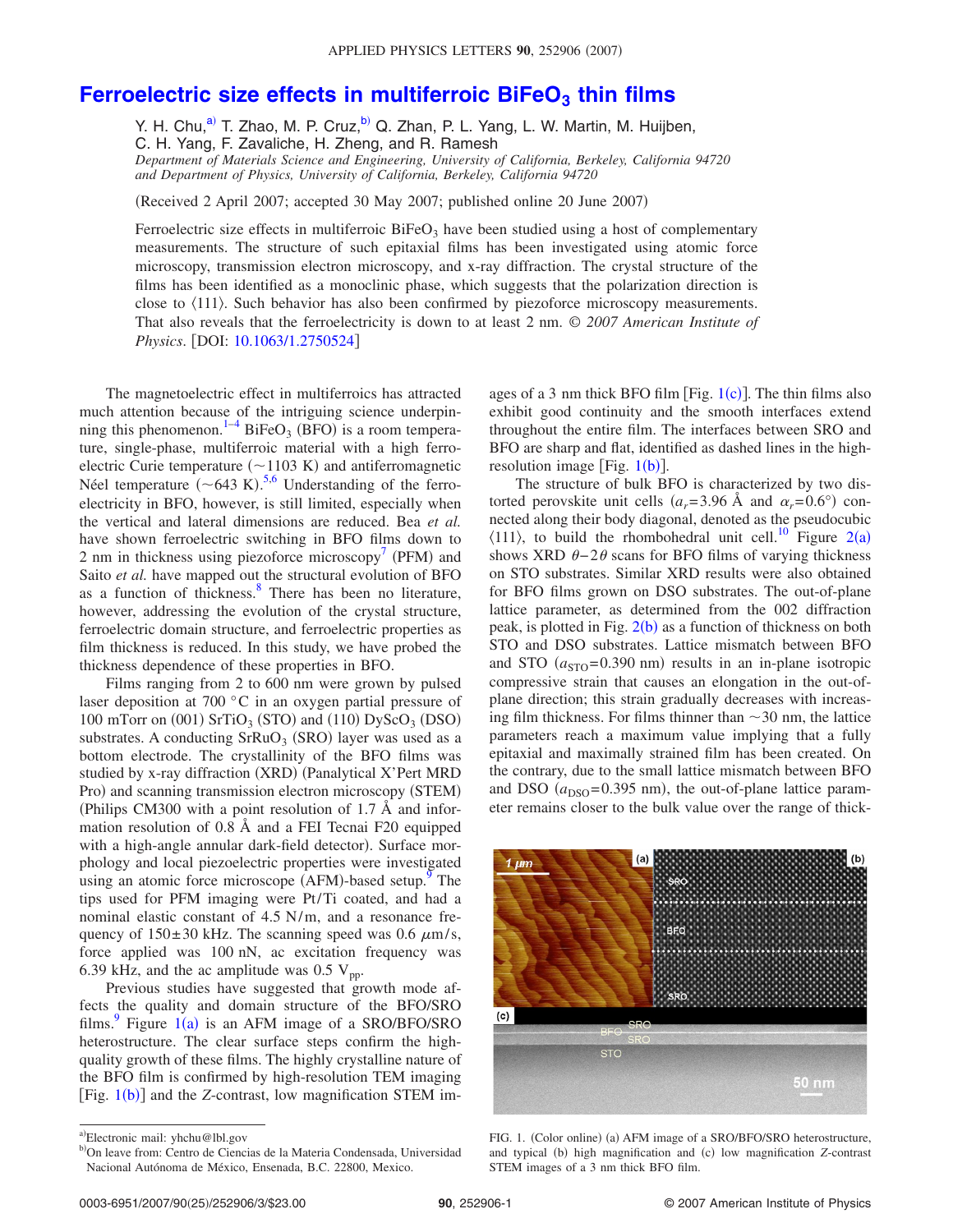<span id="page-2-0"></span>

FIG. 2. (Color online) (a) XRD  $\theta$ -2 $\theta$  scans for the BFO films of varying thickness on STO substrates and (b) out-of-plane lattice parameter as a function of thickness on STO and DSO substrates. Reciprocal space maps (RSMs) represented in reciprocal lattice units for (c) 120, (d) 40, and (e) 15 nm BFO films [a sharp substrate peak is located at (203) position].

nesses studied here. The lattice mismatch between BFO and the substrates also manifests itself in the crystallinity of the films. The full width at half maximum values of the XRD rocking curves of the BFO  $002<sub>PC</sub>$  diffraction peak show a range of  $0.012^{\circ}$ -0.034° and  $0.12^{\circ}$ -0.55° for films on DSO and STO substrates, respectively.

From the XRD results it is clear that 20–40 nm is a critical thickness below which the BFO films on STO are fully strained and above which the strain progressively relaxes. To fully understand the structure of the BFO films, XRD reciprocal space mapping (RSM) was employed. There are several papers addressing the structure change as a function of thickness by using  $RSM$ .<sup>8[,11](#page-3-8)[,12](#page-3-9)</sup> Previous reports focused on the  $104_{PC}$  or  $103_{PC}$  to identify the crystal structure of BFO; 40– 70 nm was found as a critical thickness for a change in crystal structure. In order to resolve this, the  $203_{\text{PC}}$ diffraction peak was selected because it possesses in-plane directional information necessary to give us a signature of the true crystal symmetry. In the case of films grown on STO(001), the compressive strain from the STO substrate reduces the rhombohedral symmetry (R3c) of bulk BFO to monoclinic, which has been used as our structural model.<sup>13,[14](#page-3-11)</sup> In this monoclinic structure, the peak positions of the  $\{203\}$ reciprocal lattice reflections are shifted upward and downward, respectively, along the *L* direction from the pseudotet-ragonal position.<sup>14</sup> Figures [2](#page-2-0)(c)-2(e) show RSMs for BFO films of varying thickness. The in-plane positions of the  $203<sub>PC</sub>$  BFO peaks remain almost identical to that of the substrate indicating that the films are fully strained at thicknesses of 30 nm and below [Fig.  $2(e)$  $2(e)$ ], consistent with the out-of-plane data. For the 40 nm samples, we observed clear splitting of the  $203<sub>PC</sub>$  BFO peaks; both upward and downward peaks can be detected together on the single RSM,

<span id="page-2-1"></span>

FIG. 3. (Color online) In-plane PFM images measured on (a) 120, (b) 15, and (c) 2 nm thick BFO samples on STO and in-plane PFM images measured on (d) 120, (e) 15, and (f) 2 nm thick BFO samples on DSO substrates.

owing to the four-variant twinlike domain structure.<sup>9</sup> The splitting between the two peaks yields the monoclinic angle and distortion direction to be  $\sim 0.7^{\circ}$  along the [110]. However, the splitting of the  $203<sub>PC</sub>$  peak in the 15 nm thick BFO film is not clear. We argue that this is due to the broad peak along the *L* direction and the resolution limits of the x-ray optics. The 120 nm thick film also exhibits peak splitting, indicating a symmetry lower than tetragonal. The in-plane *H* direction) position of the  $203<sub>PC</sub>$  peaks becomes smaller values while the out-of-plane (*L* direction) position becomes larger. This suggests that the structure is more similar to the bulk through strain relaxation. It is hard to argue definitively, however, that this film is fully relaxed and has reverted to the rhombohedral structure by investigating a restricted number of peaks. Moreover the lattice parameters are still slightly different from bulk values, as shown in Fig.  $2(b)$  $2(b)$ . Additionally in this film we observed peak broadening along the perpendicular scan and different in-plane positions for the two split peaks. These are attributed to strain relaxation at this thickness, which is consistent with the rocking curve data. The structural information we obtained is different from previous reports. In order to resolve this discrepancy, identifying the polarization direction of our BFO films is crucial.

Ferroelectricity in bulk BFO is realized by a large displacement of the Bi ions relative to the  $FeO<sub>6</sub>$  octahedra; therefore, the ferroelectric polarization in BFO lies along the body diagonals  $(\langle 111 \rangle)$ , and the direction of the polarization can be changed by  $71^{\circ}$ ,  $109^{\circ}$ , and  $180^{\circ}$  switching. However, if the structure were tetragonal, the polarization direction would be expected to be along  $\langle 001 \rangle$ . In the monoclinically distorted rhombohedral case, the polarization direction will likely be close to  $(111)$ .<sup>[15](#page-3-12)</sup> Based on this, we can interpret the polarization information we obtained from the PFM mea-surements. Figures [3](#page-2-1) show in-plane PFM images measured on BFO films of varying thickness. PFM has been widely used to analyze the ferroelectric polarization direction and domain structure in BFO films.<sup>9</sup> Clearly three different tones, namely, white, black, and brown, can be found in these images. These three tones for the in-plane PFM images are typical for all BFO films measured along  $\langle 110 \rangle$ . If the cantilever is tilted off the  $\langle 110 \rangle$  axes, the in-plane polarization components corresponding to the four variants will all have different finite components normal to the cantilever. By com-